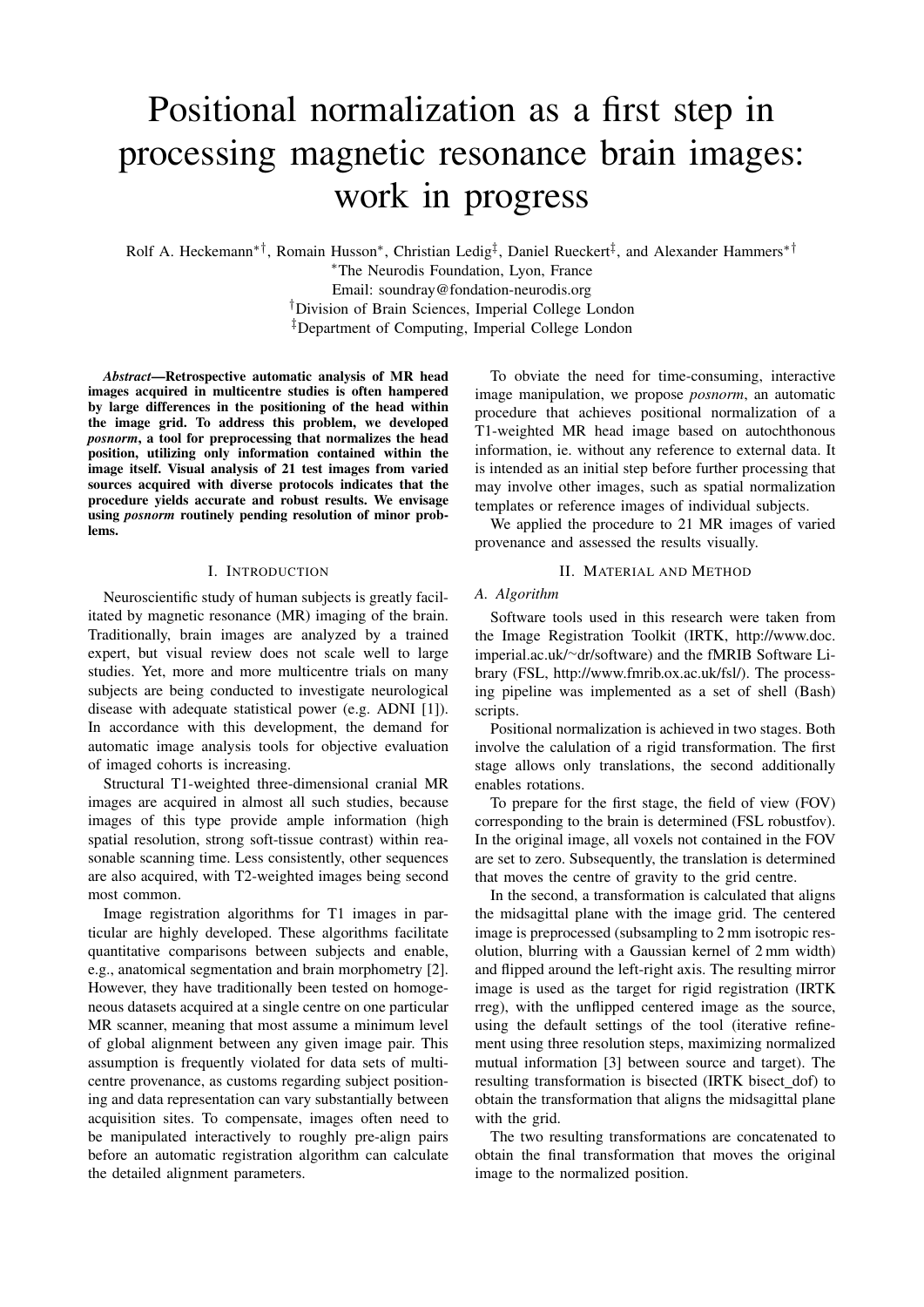## *B. Testing*

To test the effect of applying *posnorm*, we devised a visual review protocol. We identified six anatomical landmarks that are commonly considered to be normally located in the midsagittal plane [4], [5], [6]: the interthalamic adhesion, a small area of contact between the left and right thalamus; the Sylvian aqueduct, which connects the third and fourth ventricles; the septum pellucidum, a soft-tissue membrane that separates the right from the left lateral ventricle; and the most superior, inferior and posterior points within the superior sagittal sinus, a blood vessel that collects venous outflow from the brain. For each of these landmarks, their sagittal distance from the centre plane was noted.

Twenty-one MR images (19 T1-weighted, 2 T2 weighted) acquired on 10 different scanners and at two different field strengths (1.5 T and 3 T) were subjected to *posnorm* processing. Original images were resliced after applying the output transformation and reviewed in comparison with the original uncorrected image using IRTK *rview*. The three sections displayed were centered on the interthalamic adhesion. Subsequently, the other five landmarks were located and their sagittal distance from the interthalamic adhesion recorded. The positional normalization was considered successful if all landmarks were found within 3 mm of the plane through the interthalamic adhesion, and none of their distances were increased in comparison with the original image.

## III. RESULTS

#### *A. Runtime behaviour*

Processing of each image occupied a single core on a standard CPU (Xeon 5150, 2.66 GHz, Intel Corp., Santa Clara, CA, USA) for  $17 \pm 2$  seconds.

### *B. Visual analysis results*

In 20 of 21 images, all anatomical landmarks were found within 3 mm of the interthalamic adhesion after reslicing. In none of the images tested, the normalized position was worse than the original position with regard to the landmarks. In one of the T1-weighted images (Fig. 1), the occipital part of the superior sagittal sinus was displaced 10 mm to the left of the interthalamic adhesion due to an unusual amount of asymmetry. The normalization transformation was nevertheless plausible.

Fig. 2 shows superimpositions of all T1-weighted images before and after normalization. In addition to *posnorm* processing, the images were intensity-normalized to produce the figure.

## IV. LIMITATIONS

The proposed procedure relies on the *robustfov* tool provided with the recently released version 5 of FSL. This tool is designed to normalize the FOV in the inferiorsuperior direction. It makes an assumption about the input image containing background noise in the extracranial portions that is violated for images that have undergone certain preprocessing steps (face removal for anonymization or extracranial noise suppression). We aim to make *posnorm* applicable to such images and are working with the FSL developers to resolve the remaining problems.

The proposed procedure relies on left-right symmetry of the head image. If a target image contains strong asymmetry due to an extremely unusual configuration or very severe pathology (for example due to stroke, tumour, trauma), the results may be implausible. In practice, despite having worked with hundreds of images of traumatic brain injury, we have not seen such a failure yet.

In future work, we will also seek to normalize for rotation around the sagittal axis (the rotation corresponding to nodding the head).

#### V. CONCLUSION

*Posnorm* is a tool for positional normalization of MR images of the head. It is intended for integration into automated image processing pipelines in order to increase their robustness towards large differences in head positioning between different acquisitions. Initial results yield proof-of-principle and indicate promise of the method in the retrospective analysis of heterogeneously imaged cohorts.